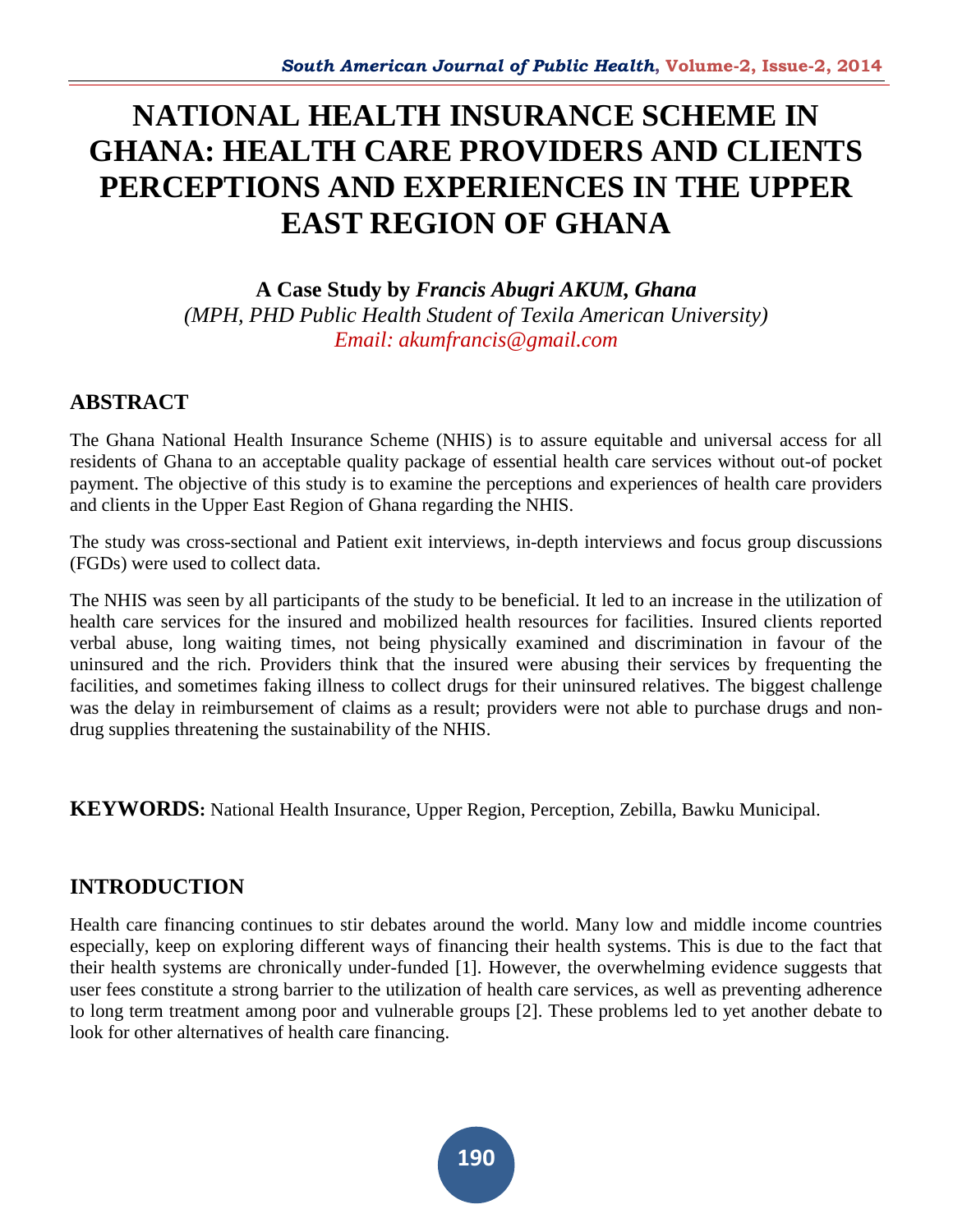Ghana is among the few African countries that promulgated a National Health Insurance (NHI) law (Act 650). Hitherto, the country had been providing free health care services for her citizens after independence in 1957. This was possible due to the small population size (about 8 million) at the time and a flourishing economy. However, the free health care services could not be sustained because of the economic crisis in the 1970s and early 1980s which adversely affected all sectors of the economy leading to budget cuts on social spending including health and education. Thus, little money was available for the health sector and this led to widespread shortages of essential medicines, supplies and equipment which adversely affected the quality of care in public health facilities [3].

To forestall these problems, cost recovery or user fees (popularly called "cash and carry") was introduced in the late 1980s in all government facilities. Patients were made to pay for the full cost of medication and care. However, the user fees policy affected the utilization of health care services by Ghanaians. The poor especially, were undertaking self-medication and also reporting late to health facilities for treatment [4]. This prompted the need to look for other alternatives of health care financing, which led to the introduction of some Community-based Health Insurance Schemes (CBHIS) in the early 1990s.

In order to promote universal coverage and equity, the government of Ghana adopted the National Health Insurance Scheme (NHIS) in 2003, which was fully implemented in 2005. The NHIS aims to assure equitable and universal access for all residents of Ghana to an acceptable quality package of essential health care services without OOP payment being required at the point of use [5]. The NHIS is based on District Mutual Health Insurance Schemes (DMHIS), which operates in all 170 districts of the country. The NHIS covers both the formal and informal sectors of the economy.

The aim of the study was to examine the perceptions and experiences of health care providers and clients in the Upper East Region of Ghana about the NHIS.

Since its inception in 2005 in Ghana health facility utilization has been increasing (from 626,765 in 2005 to 4,952,049 and 17,603,216 in 2007 and 2009, respectively an increase of 2,708% from 2005 to 2009). This is a positive development, but, the implication of the increased utilization of services is worrying as total disbursements (subsidies and reinsurance) for claims payment increased from GH¢ 7.60 million in 2005 to  $GH\mathcal{G}5.48$  million in 2006 showing an increase of 367%. The payments increased from  $GH\mathcal{G}79.26$  million in 2007 to GH¢ 198.11 million in 2008 and further increased to GH¢308.15 in 2009 whiles insurance premiums dropped from 5% in 2008 to 3.8% in 2010 [6]. Nonetheless, there is still a growing concern on the sustainability prospects of the National Health Insurance Scheme (NHIS) which has recently and frequently been the debate of all in the media, policy circles, among technocrats and politicians. Concerns have been raised following administrative defies, consumer dissatisfaction, providers complaints, actual membership coverage and presently the conversion of the scheme to a one time premium. Despite this fact, few studies have specifically focused on assessing the sustainability prospects of the NHIS.

# **METHODS**

# **STUDY DESIGN**

The study was cross-sectional and data collection was carried out between December, 2012 and January, 2013. Both qualitative and quantitative methods were used in order to enhance the validity of results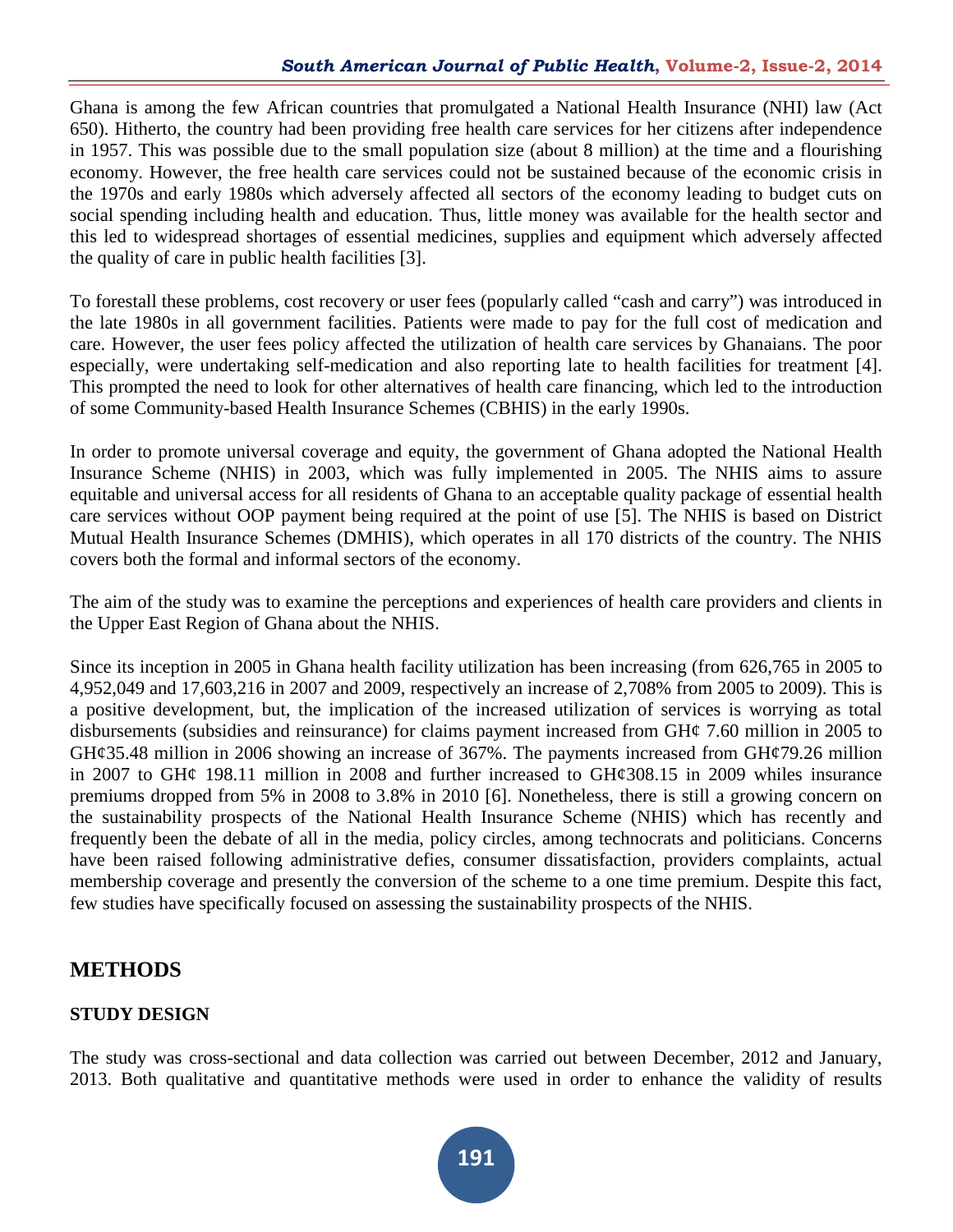through triangulation. Patient exit interviews (survey) were used in the quantitative methods. The main aim of the survey was to gather data on patients' perceptions and experiences in the two public hospitals in the two districts. Private health facilities were not included for the survey due to time and financial constraints. The qualitative approach used in-depth interviews and focus group discussions (FGDs).

The interviews were held with providers, health insurance managers and their claims officers. The purpose of the interviews was to get an insightful data on providers' perceptions of the NHIS and that of clients. The interviews were also meant to collect insurance managers' views about the NHIS, providers and clients. The FGDs were conducted among community members. The utilization of the FGDs was also to elicit the perceptions and experiences of community members about the NHIS. Some policy documents were reviewed as well for the study.

# **STUDY AREA AND SITE**

The study was carried out in the Upper East Region of Ghana, considered as one of the three poorest regions in the country, with the least number of health workers. Two districts were purposively selected (out of nine districts in the region) for the study, to reflect urban and rural settings. The selected districts were the Bawku municipality an urban setting and the Zebilla district (rural setting where not many studies have been carried out).

# **STUDY POPULATION**

The study involved insured and uninsured clients, service providers and scheme managers of the two districts.

# **SAMPLING FOR THE PATIENT EXIT INTERVIEWS**

A sample size was calculated for the survey in the two districts (Bawku municipality and the Zebilla district). Health insurance coverage for the two districts was almost the same (50%) for Bawku and Zebilla [7, 8]. The calculated sample size for the two districts was 200 (100 for each district and distributed equally between the insured and uninsured).

Systematic random sampling was used to recruit insured clients at the health facilities for the survey. On average 15 participants were recruited a day, using a recruitment interval of 8 patients, starting with the arrival of the first patient. All uninsured clients who presented at the health facilities during recruitment and consented were interviewed. This was done due to their (uninsured) limited use of health care services as a result of the Out of Pocket Payment (OOP). It must be noted that the original intent of the study was to recruit only outpatients; however, it became difficult getting the uninsured clients, especially in the Bawku municipality when the study commenced. It was realized that most of the uninsured visit the facilities as inpatients. Therefore the recruitment was extended to include inpatients in that municipality, to allow for the required sample size to be obtained.

Structured questionnaire were used to collect the required data. These questions were developed in English and translated into the local dialects. A back translation was done for all questions to ensure that their meanings were not lost out as a result of the translation. Questions were based on physical examination at the consultation rooms, waiting times, OOP payments made at the facilities and overall satisfaction with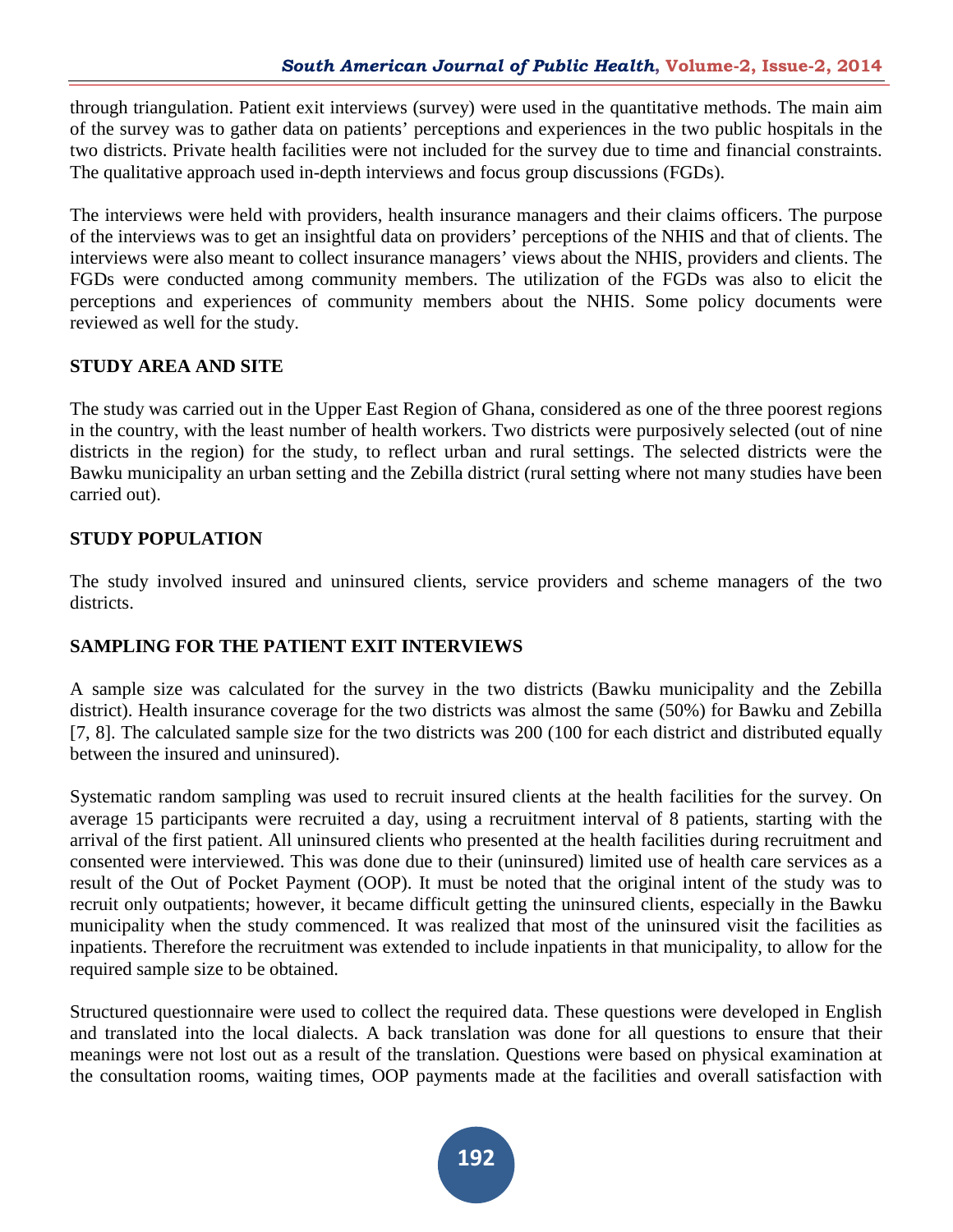health care provision. Validation of the questionnaire was done through interviews conducted in a public health centre in Garu. Two well-trained field assistants fluent in the dialects spoken in the chosen districts were responsible for conducting the interviews.

#### **IN-DEPTH INTERVIEWS**

Fifteen (15) in-depth interviews were conducted with providers and health insurance managers in the two districts (8 interviews in Bawku and 7 in Zebilla). Semi-structured interview guide was used for conducting the interviews, which was in English because all the participants could speak English fluently. The interviews covered the reimbursement process, the response of providers to the reimbursement process, providers' treatment of insured clients and challenges facing the NHIS. Piloting of the interview guide was done with providers in the Health Centre in Garu. The interviews were recorded with a digital voice recorder. The recordings were listened to and transcribed for the data analysis. Field notes were also taken alongside as a complement.

#### **FOCUS GROUP DISCUSSIONS (FGDS)**

Eight (8) FGDs were held with community members in the two districts. The discussions were conducted with both insured and uninsured men and women between the ages of 18 and 60 years (both productive and reproductive ages).

One community each from the two districts was selected for the FGDs. This selection was done according to the community's location from the health facility because the location of a community to a facility can determine the health seeking behaviour of its residents. A community that extended out from the facility up to about 8 kilometres (KM) was the criteria for its inclusion in the study. A community that extends about 8kms from a facility includes households that are nearer to the facility (about 4kms within) and also households that are far from the facility (about 4kms further). Sabongeri in Bawku and Binaba in Zebilla were the communities selected and used for the discussions. The selection of the participants for the FGDs was also done taking into account their residential location to the facilities in the two districts. The study brought together participants who lived nearer (about 4kms within) and those who lived further (about 4kms further) from the facilities for the discussions. Each discussion group had a membership of 8 to 12 members.

An interview guide was developed in English and translated into the local dialects by experts as well. The guide contained issues on the perceptions and experiences of community members about the NHIS and that of providers' behaviour. A pilot test of the interview guide was done in the Bugri community in Garu. The discussions were recorded and transcribed into English. All transcriptions were done verbatim to reduce errors. Field notes were also taken, to complement the transcribed notes. The field assistants conducted the FGDs.

# **DATA ANALYSIS**

The data from the survey was entered into EpiData software (3.1) and later transferred to STATA, (version 10.0) for analysis. The data was entered twice as a form of validation check, to help detect errors and inconsistencies. The identification of outliers and other inconsistencies among the variables was done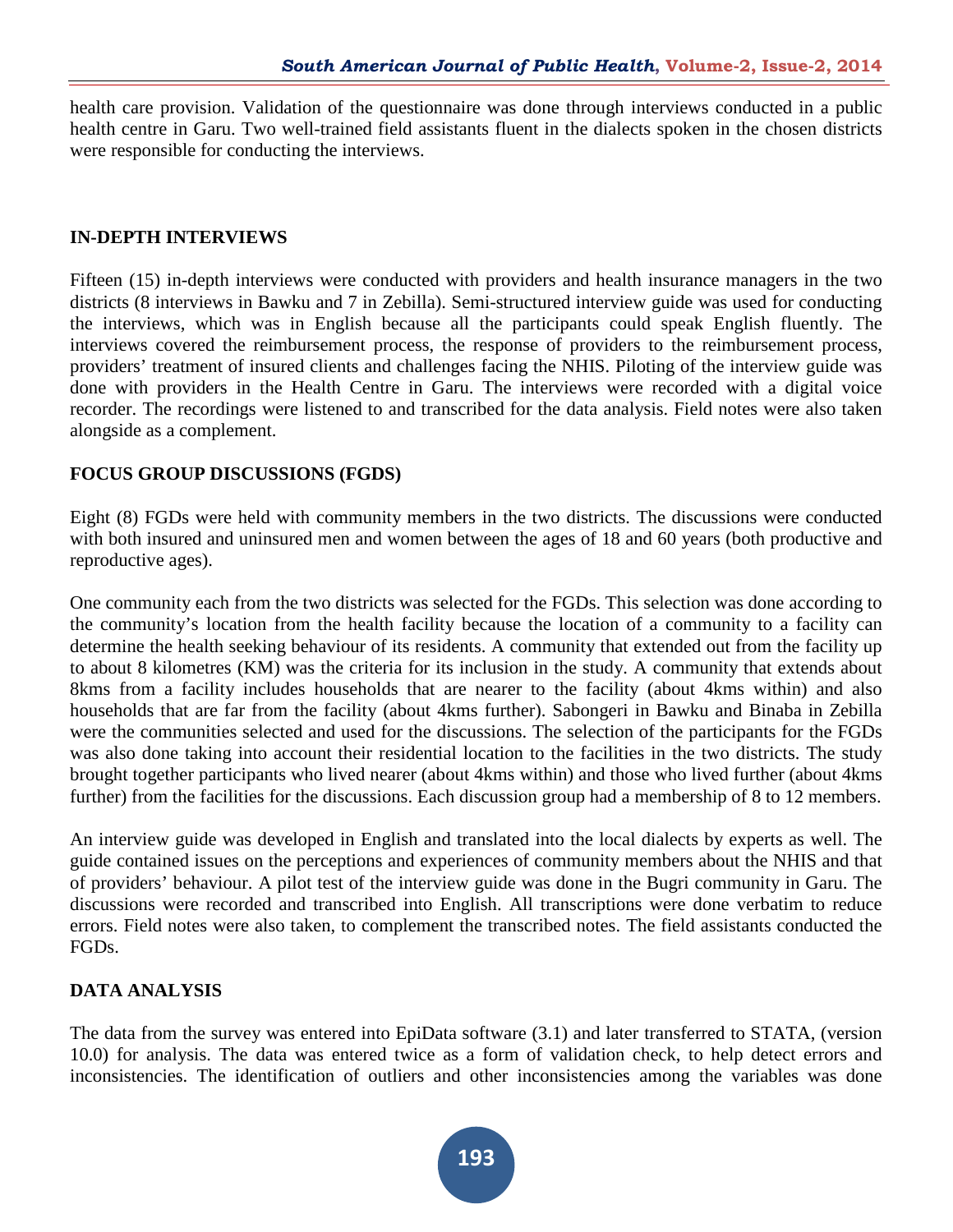through the running of frequencies and cross tabulations. Chi-square test was used to test for differences in groups and *t*-test for differences in means. The in-depth interviews and FGDs were recorded and transcribed. This data was analysed manually using themes. The investigators read through all the transcripts exhaustively and coded them. The codes were matched and generated into common themes and sub-themes for the write-up.

#### **ETHICAL CONSIDERATIONS**

Permission for the research was also obtained from hospital management and all participants gave informed written consent to be interviewed or surveyed.

#### **LIMITATIONS OF THE STUDY**

The study was carried out in only two public health facilities, despite the visible existence of the private sector. About 1,277 private health facilities have been accredited, providing about 10% of health care services in Ghana [9]. This therefore affects the representativeness of the facilities surveyed. A study in two public health facilities would not be enough to represent both the public and private health facilities.

#### **RESULTS**

This section comprises of the results for both the survey and the qualitative study. A total of 200 respondents were recruited for the survey comprising of 100 participants each in two public facilities in the Bawku and Zebilla districts. The 100 respondents in each district were stratified equally into insured and uninsured positions. There were also 15 in-depth interviews and 8 focus group discussions held for the qualitative study.

#### **CHARACTERISTICS OF RESPONDENTS**

**Table [1](http://www.healtheconomicsreview.com/content/2/1/13/table/T1)** is a composition of the characteristics of respondents for the survey. About 51% of the respondents were in the age range of 21–60 years who were uninsured while 49% were in the 0–20 age range and were insured. Females were more than the male respondents, with 57% being insured and 55% being uninsured. Outpatients who were insured were 85% while the uninsured were 69%. Insured and uninsured inpatient respondents were 15% and 31% respectively (Note: the inpatients came from the Bawku municipality only). Demographic characteristics of respondents for the in-depth interviews and focus group discussions were not documented.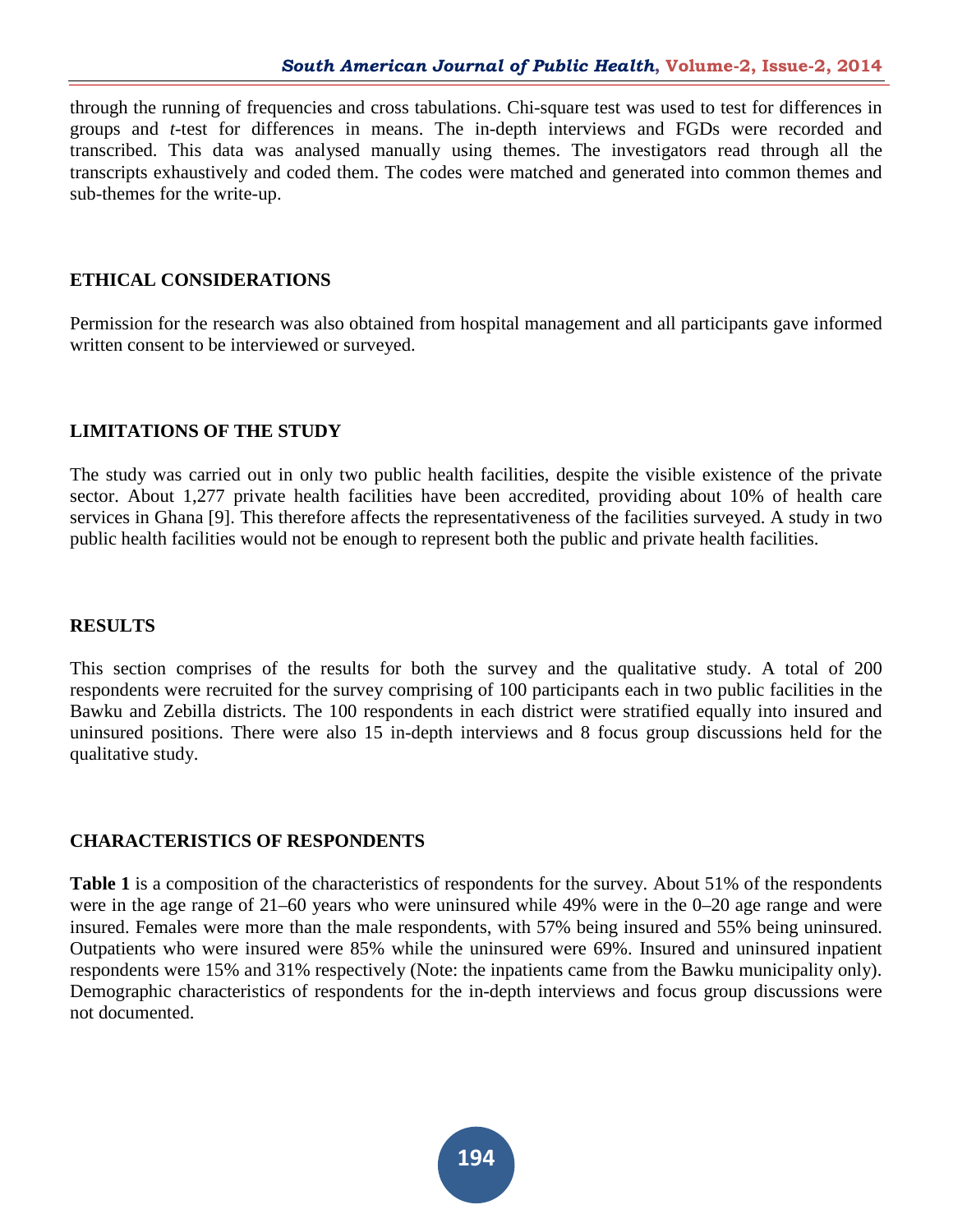#### *South American Journal of Public Health***, Volume-2, Issue-2, 2014**

| <b>Characteristics</b> |                                      | <b>Bawku Municipality</b> |                     |                  |                             | <b>Zebilla District</b> |                                  |               |                                 | <b>Total</b> |                      |               |
|------------------------|--------------------------------------|---------------------------|---------------------|------------------|-----------------------------|-------------------------|----------------------------------|---------------|---------------------------------|--------------|----------------------|---------------|
|                        | <b>Insured</b>                       |                           |                     | <b>Uninsured</b> |                             | <b>Insured</b>          |                                  | Uninsured     | <b>Insured</b>                  |              | <b>Uninsured</b>     |               |
| Age (years)            | <b>Freq</b><br>$\frac{6}{6}$<br>(50) |                           | <b>Freq</b><br>(50) | $\frac{6}{6}$    | Freq<br>$\%$<br><u>(50)</u> |                         | $\overline{\text{Freq}}$<br>(50) | $\frac{6}{6}$ | Freq<br>$\frac{6}{10}$<br>(100) |              | <b>Freq</b><br>(100) | $\frac{6}{6}$ |
| 10-20                  | 20                                   | 40                        | 21                  | 42               | 29                          | 58                      | 24                               | 48            | 49                              | 49           | 45                   | 45            |
| $21 - 60$              | 29                                   | 58                        | 28                  | <b>56</b>        | <b>16</b>                   | 32                      | 23                               | 46            | 45                              | 45           | 51                   | 51            |
| $61+$                  | 1                                    | $\overline{2}$            | 1                   |                  | 5                           | 10 <sup>1</sup>         | $\overline{\mathbf{3}}$          | $6 \mid$      | 6                               | $6 \mid$     | 41                   | 4             |
| <b>Sex</b>             |                                      |                           |                     |                  |                             |                         |                                  |               |                                 |              |                      |               |
| Male                   | 23 I                                 | 46                        | 24                  | 48               | <b>20</b>                   | 40                      | 21                               | 42            | 43                              | 43           | 45                   | 45            |
| <b>Type of patient</b> |                                      |                           |                     |                  |                             |                         |                                  |               |                                 |              |                      |               |
| Inpatient              | 15 <sub>l</sub>                      | 30l                       | 31                  | 62               |                             |                         |                                  |               | 15                              | 15           | 31                   | 31            |
| Outpatient             | 35                                   | 70                        | 19                  | 38               | <b>50</b>                   | 100                     | 50                               | 100           | 85                              | 85           | 69                   | 69            |

#### **Table 1:Characteristics of respondents**

# **VARIOUS VIEWS ABOUT THE NHIS**

The qualitative aspect of the study sought the views of the insured, uninsured, health care providers and health insurance managers about the NHIS in both districts. Below is a compilation of these views.

# **VIEWS OF INSURED CLIENTS**

The insured discussants all agreed that the NHIS is very useful. It made access to health care services very easy. This was due to the fact that one was not required to pay for services at the point of consumption:

*It is good because we in this community are farmers and poor, when you are sick, at once you cannot sell a fowl to be able to go to the hospital. But with the insurance, we are safe now (FGD, insured men-Zebilla).*

But the insured clients were not happy with high premium payment for registration, the delay in processing the insurance ID cards after registration, and the yearly renewal of the ID cards. Besides the perceived limited benefit package of the NHIS and the unreliable nature of the insurance agents were other issues the insured were not pleased with. The insurance agents were accused of charging unofficial fees and also causing delays in the processing of the insurance ID cards.

# **VIEWS OF UNINSURED CLIENTS**

The uninsured clients also recognized the usefulness of the NHIS. They reported that they had seen insured clients accessing health care services without any payment. *The insurance helps in the sense that when you*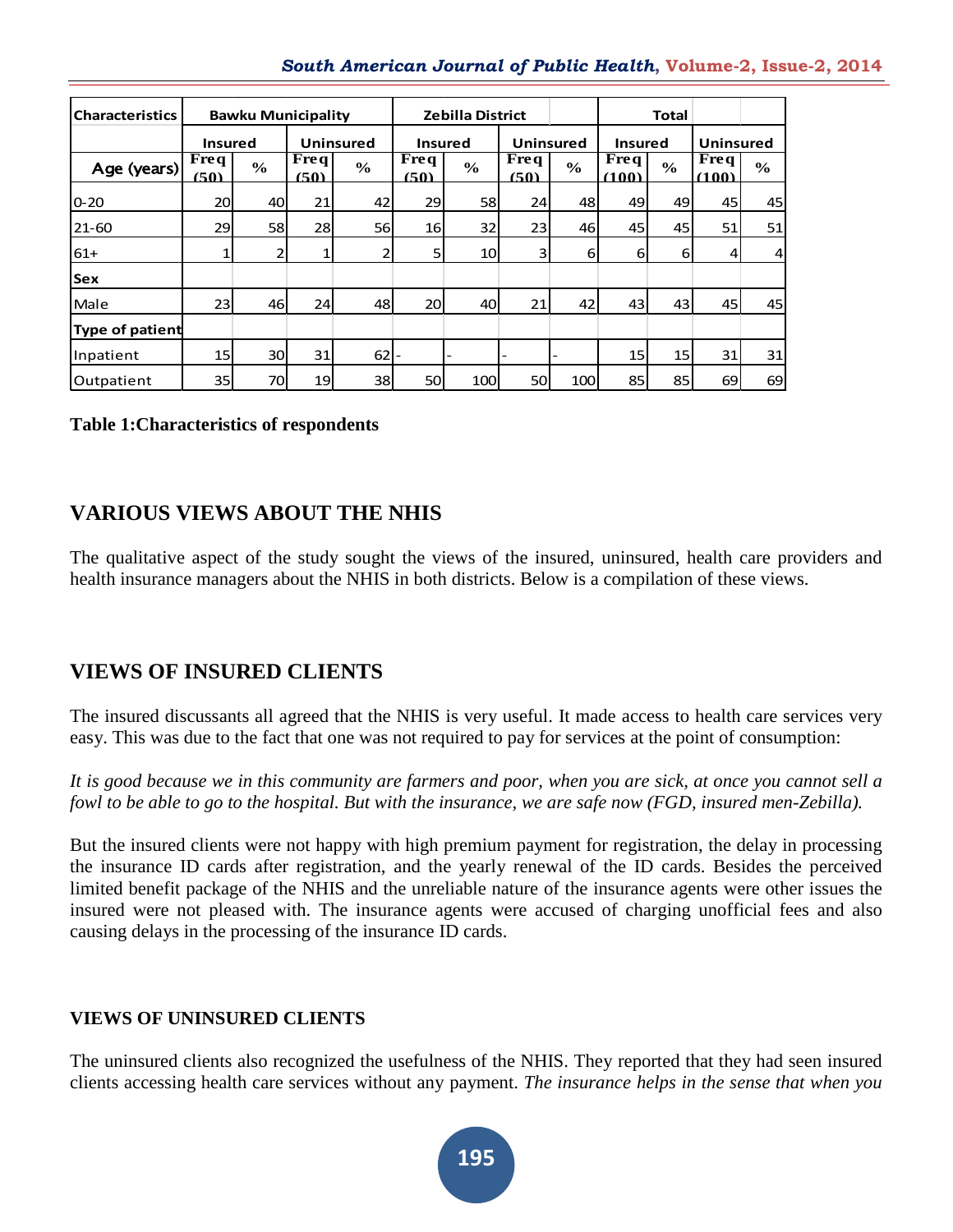*are admitted in the hospital it is free, you get everything for free; even the bed free (FGD, uninsured men-Bawku municipality).*

The uninsured were of the view that the premium paid was high and hence a barrier for them to register with the NHIS:

*Most of us in this community are farmers, with our incomes being unstable. It is very difficult getting that amount of money to join the insurance (FGD, uninsured women-Zebilla).*

The delay in obtaining the insurance ID cards and their yearly renewal were other issues that the uninsured complained about concerning the NHIS. The above issues therefore do not motivate them (uninsured) to subscribe to the NHIS:

*We have heard people complaining of delays and the yearly renewal of their insurance ID cards which is a bad thing. This doesn't encourage our registration (FGD, uninsured men-Zebilla).*

# **VIEWS OF HEALTH CARE PROVIDERS**

Health care providers in the two districts indicated that the NHIS enabled providers to get funds in bulk to carry out their operations and to undertake minor infrastructural developments in the facilities. It had also made health care services accessible to the insured without any payment at the point of consumption. This was reflected in the high attendance by the insured. They attested to a phenomenal increase in attendance compared to the period when the NHIS was not in operation:

*The NHIS assisted in health care delivery. The insured are able to access health services all the time without any instant payment (In-depth interview, hospital accountant-Bawku municipality).*

But providers perceived that the introduction of the NHIS had led to service abuse by the insured. The insured frequent the facilities with minor ailments and even attend to collect drugs for their uninsured relatives and friends. Some insured clients even offer their insurance ID cards to the uninsured for a fee to use to access health care:

*Some people can come to the hospital ten times in a week. There is an abuse by the insured (In-depth interview, hospital accountant-Bawku. Even some can move from eye clinic to orthopaedics department the same day for services)*.

A major challenge disclosed by providers was a delay in reimbursement. Providers were not paid for over eight (8) months in both districts:

*For almost eight (8) months, the insurance has not paid the hospital (In-depth interview, hospital administrator-Zebilla).*

But the NHI Act (650) stipulates that providers should be reimbursed four weeks following the month for which claims were submitted. This was not the case and hence contravening the NHI Act (650).

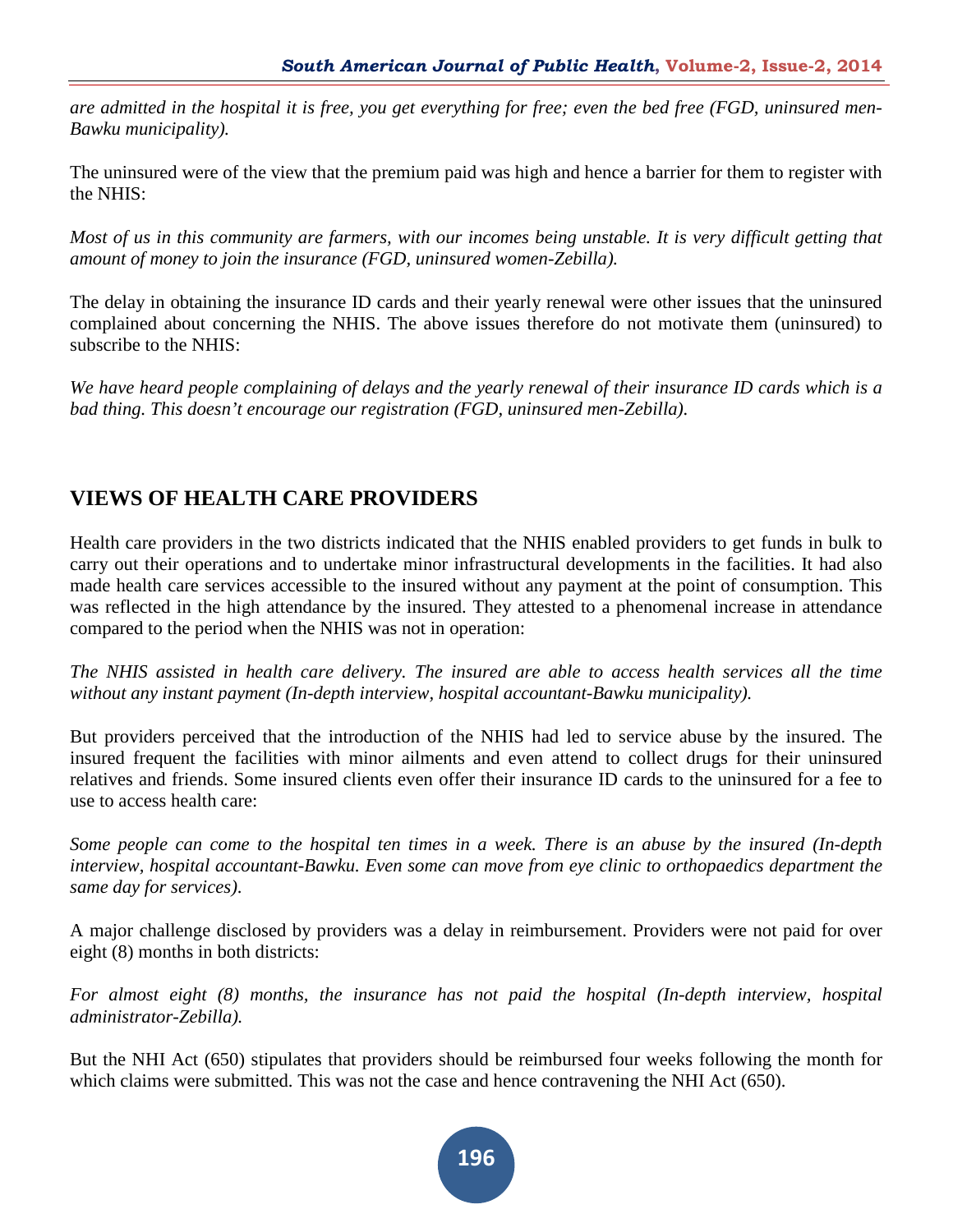The main reason for the delay in payment was the inability of the National Health Insurance Authority (NHIA) to provide funds for payment. The NHIA seems to be overwhelmed with the amount of claims submitted by the various DMHIS for payment. There is also corruption among the officials of the NHIS. One nurse in Bawku Presbyterian said, *''scheme managers even conspire with private health providers to inflate bills for their own personal gains''*.

Due to the delay in reimbursement, providers were unable to procure drugs and non-drug supplies for the smooth operations of the facilities:

*The delay affects our work, because if you don't have the logistics to work with...tell me, assuming that you have ran out of drugs, they (NHIA) have not paid you, where will you get the money to buy the drugs? (Indepth interview, hospital administrator-Zebilla).*

The delay in payment had made providers resort to the issuance of prescription forms for insured clients to buy drugs out of the facilities.

Another consequence of the delay in reimbursement was the fact that it had made some providers prefer clients who would make OOP (Out- of- Pocket) Payments for services to those with the NHIS cards:

*Some facilities in the South of the country have turned away people who are insured. It is true that some facilities and pharmacies would prefer people who will pay in cash to those with insurance, due to the delay in reimbursement (In-depth interview, hospital accountant-Bawku).*

# **VIEWS OF HEALTH INSURANCE MANAGERS**

Insurance managers considered the NHIS to be one of the best social interventions that enabled clients to have access to health care services as and when needed:

*As at now, insured members are accessing health services without the problem of having to pay at the point of use (In-depth interview, insurance manager-Bawku).*

Insured members do not wait for their health problems to deteriorate before they seek health care. A number of operations had been carried out especially for people with hernia. A health insurance manager remarked:

*Our region is hard hit with hernia problems and the NHIS has helped to reduce this problem. A substantial number of operations has been done (In-depth interview, insurance manager-Zebilla).*

# **PERCEPTION OF WAITING TIMES AT THE FACILITIES**

Insured and uninsured clients' views of waiting times in the facilities have been captured in **Table [2.](http://www.healtheconomicsreview.com/content/2/1/13/table/T3)** While no difference was observed for inpatients of insured and uninsured status in the Bawku municipality (pvalue=  0.345 ), there was a difference between outpatients who are insured and those who are uninsured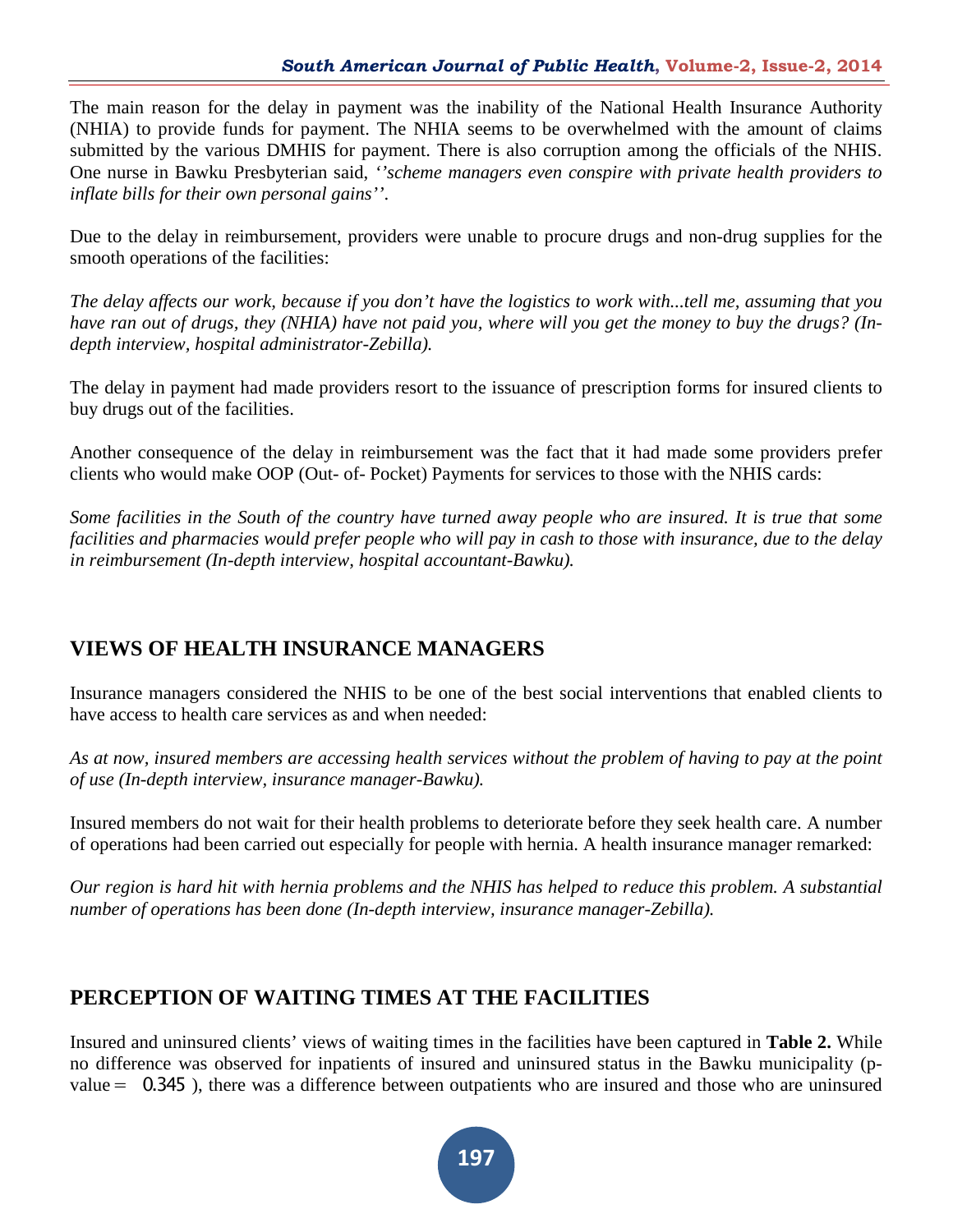$(p-value = 0.003)$ . About 76% of outpatients who are insured compared to about 63.16% uninsured perceived the waiting times to be too long. In the Zebilla district, the insured (68%) regarded waiting times to be too long (p-value =  $0.000$ ) as well. Further, a difference (p -value =  $0.001$ ) had been found for the combined result from the two districts between the insured and uninsured. About 59% of insured respondents viewed the waiting times to be too long compared to only 35% of the uninsured.

*We come to the hospital early in the morning and leave only in the evening for home. We spend the whole day in order to get treatment (FGD, insured men-Bawku).*

The health insurance managers and providers also agreed that waiting times for the insured was longer than for the uninsured due to the documentation process that the insured need to undergo.

| <b>Waitin</b><br>g |                                         |                                  |                 |                        | <b>Bawku municipality</b> |                    |                     |                            |                        |       |                           |                        | Zebilla district              |                        |                                 |                            |                        |                      |               |                     |
|--------------------|-----------------------------------------|----------------------------------|-----------------|------------------------|---------------------------|--------------------|---------------------|----------------------------|------------------------|-------|---------------------------|------------------------|-------------------------------|------------------------|---------------------------------|----------------------------|------------------------|----------------------|---------------|---------------------|
| times?             | <b>Inpatients</b><br><b>Outpatients</b> |                                  |                 |                        |                           |                    |                     |                            |                        |       | <b>Outpatients</b>        |                        |                               |                        |                                 | <b>Total</b>               |                        |                      |               |                     |
|                    | <b>Insure</b><br>d                      |                                  |                 | <b>Uninsure</b><br>d   | $P-$<br>value<br>$\ast$   | <b>Insure</b><br>d |                     |                            | Uninsure<br>d          |       | value Insured             |                        | <b>Unisure</b><br>$\mathbf d$ |                        | <b>P-</b><br>value Insured<br>∗ |                            |                        | <b>Uninsur</b><br>ed |               | $P-$<br>value<br>∗  |
|                    | Fre<br>$\mathbf{q}$                     | $\frac{1}{2}$                    | <b>Fre</b><br>q | $\frac{0}{0}$          |                           | Fre<br>$\mathbf q$ | 0/0                 | <b>Fre</b><br>$\mathbf{q}$ | $\frac{0}{0}$          |       | <b>Fre</b><br>$\mathbf q$ | $\frac{0}{0}$          | Fre<br>$\mathbf{q}$           | $\frac{0}{0}$          |                                 | <b>Fre</b><br>$\mathbf{q}$ | $\frac{0}{0}$          | <b>Fre</b><br>q      | $\frac{0}{0}$ |                     |
| Too<br>long        | 6                                       | $\overline{2}$<br>$\overline{4}$ | 7               | 36.8<br>$\overline{4}$ | 0.345                     | 19                 | 7<br>6              | 12                         | 63.1<br>6              | 0.003 | 34                        | 68                     | 16                            | 32                     | $\vert 0.000 \vert$             | 59                         | 59                     | 35                   | 35            | $\vert 0.001 \vert$ |
| Ok                 | 9                                       | 3<br>6                           | 24              | 77.4<br>$\overline{2}$ |                           | 16                 | 6<br>$\overline{4}$ | 7                          | 16.2<br>$\overline{2}$ |       | 16                        | 32                     | 34                            | 68                     |                                 | 41                         | 41                     | 65                   | 65            |                     |
| Total              | 15                                      | 3<br>$\bf{0}$                    | 31              | 62                     |                           | 35                 | 6<br>$\overline{2}$ | 19                         | 38                     |       | 50                        | 10<br>$\boldsymbol{0}$ | 50                            | 10<br>$\boldsymbol{0}$ |                                 | 100                        | 10<br>$\boldsymbol{0}$ | 100                  | 100           |                     |

# **Table 2: Characteristics of respondents**

\* Chi-square test to compare proportions for insured and uninsured respondents.

# **VIEWS ON PHYSICAL EXAMINATION OF CLIENTS BY HEALTH CARE PROVIDERS**

**Table [3](http://www.healtheconomicsreview.com/content/2/1/13/table/T4)** consists of the responses on whether clients had been physically examined in the consultation room by providers. Except for the insured and uninsured outpatients in the Bawku municipality (pvalue=  0.263), the rest of the results indicated a signifi cant difference for the two groups. More of the uninsured reported having been physically examined than the insured. About 94% of the uninsured outpatients in the Zebilla district responded "yes" to being physically examined by providers compared to  $78\%$  of the insured outpatients (p-value = 0.021). This pattern was also observed for the total responses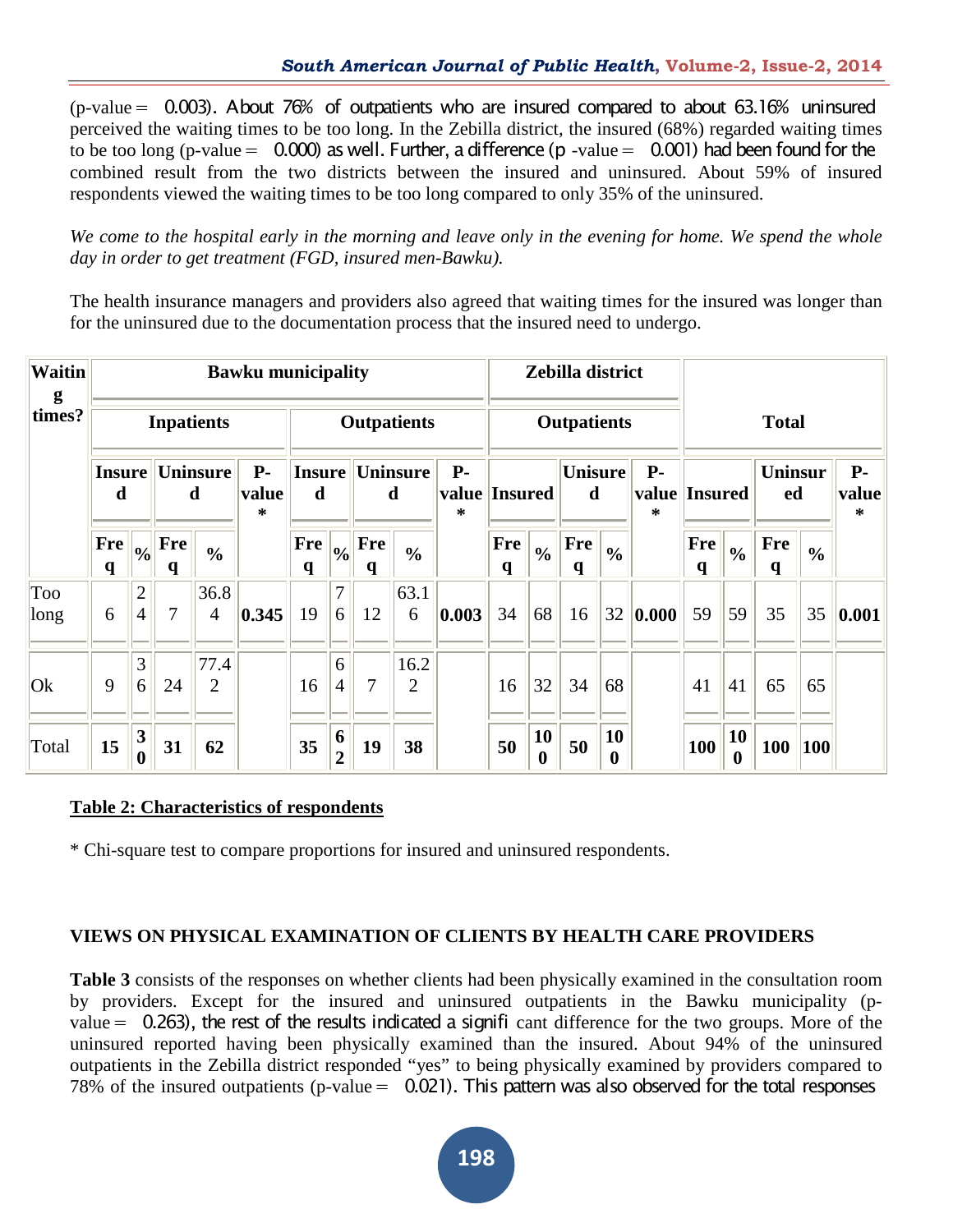between the two groups, where 81% of the uninsured reported having been physically examined compared to 68% of the insured respondents (p-value  $=$  0.035).

| <b>Physic</b><br>ally |                            |               |                            |               | <b>Bawku municipality</b> |                    |                    |                      |               |                         |          |                           | <b>Bawku district</b> |               |                       |                    |                    | <b>Total</b>    |               |                    |
|-----------------------|----------------------------|---------------|----------------------------|---------------|---------------------------|--------------------|--------------------|----------------------|---------------|-------------------------|----------|---------------------------|-----------------------|---------------|-----------------------|--------------------|--------------------|-----------------|---------------|--------------------|
| exami<br>ned?         |                            |               | <b>Inpatients</b>          |               |                           |                    | <b>Outpatients</b> |                      |               |                         |          | <b>Outpatients</b>        |                       |               |                       |                    |                    |                 |               |                    |
|                       | <b>Insured</b>             |               | <b>Uninsur</b><br>ed       |               | $P-$<br>valu<br>$e^*$     | <b>Insure</b><br>d |                    | <b>Uninsu</b><br>red |               | $P-$<br>valu<br>$e^*$   | d        |                           | Insure Uninsur<br>ed  |               | $P-$<br>valu<br>$e^*$ | <b>Insure</b><br>d | <b>Uninsured</b>   |                 |               | $P-$<br>value<br>∗ |
|                       | <b>Fre</b><br>$\mathbf{q}$ | $\frac{0}{0}$ | <b>Fre</b><br>$\mathbf{q}$ | $\frac{0}{0}$ |                           | Fr<br>eq           | $\frac{6}{9}$      | Fr<br>eq             | $\frac{0}{0}$ |                         | Fr<br>eq | $\frac{0}{0}$             | Fre<br>q              | $\frac{0}{0}$ |                       | Freq               | $\frac{0}{0}$      | <b>Fre</b><br>q | $\frac{0}{0}$ |                    |
| Yes                   | 12                         | 41.3<br>8     | 23                         | 65            | 67. 0.04<br>$\bf{0}$      | 17                 | 58.<br>62          | 11                   | 32.<br>35     | $\vert 0.26 \vert$<br>3 | 39       | 78                        | 47                    | 94            | 0.02 <br>$\mathbf{1}$ | 68                 | 68                 | 81              | 81            | 0.035              |
| No                    | 3                          | 14.2<br>9     | 8                          | 50            |                           | 18                 | 85.<br>71          | 8                    | 50            |                         | 11       | 22                        | 3                     | 6             |                       | 32                 | 32                 | 19              | 19            |                    |
| <b>Total</b>          | 15                         | 30            | 31                         | 62            |                           | 35                 | 70                 | 19                   | 38            |                         | 50       | <b>10</b><br>$\mathbf{0}$ | 50                    | 100           |                       | 100                | 10<br>$\mathbf{0}$ | 100             | 100           |                    |

\*Chi-square test for comparing proportions for insured and uninsured respondents.

# **Tabl[e3:](http://www.healtheconomicsreview.com/content/2/1/13/table/T4) Views on physical examination of clients by health care providers**

The point was buttressed by the qualitative study as well. Some insured discussants were not physically examined by providers before prescribing drugs for them. This was seen in both districts. An insured client said:

*..after my complaints, the doctor just wrote some drugs for me, he did not touch any part of my body (FGD, insured women-Zebilla).*

# **DIRECT PAYMENTS FOR HEALTH CARE SERVICES**

The uninsured and some insured patients made direct OOP payments at the facilities for drugs and services. **Table [4](http://www.healtheconomicsreview.com/content/2/1/13/table/T5)** is a detail of these payments. The mean OOP payments for insured (8 in number) and uninsured respondents (50 in number) in Bawku was GH¢ 7.625 (USD 5.37) and GH¢ 23.74 (USD 16.63) respectively (regardless of patient type). Also, the mean OOP payments for inpatients (35 in number) and outpatients (23 in number) in the municipality was GH¢ 24.91429 (USD<sup>\*</sup> 17.545) and GH¢21.24685 (USD<sup>\*</sup> 14.962) in the given order (irrespective of insurance status). Uninsured outpatient respondents in Zebilla district made a mean OOP payments of GH¢23.5 (USD 17.96) for health care services. But insured outpatient respondents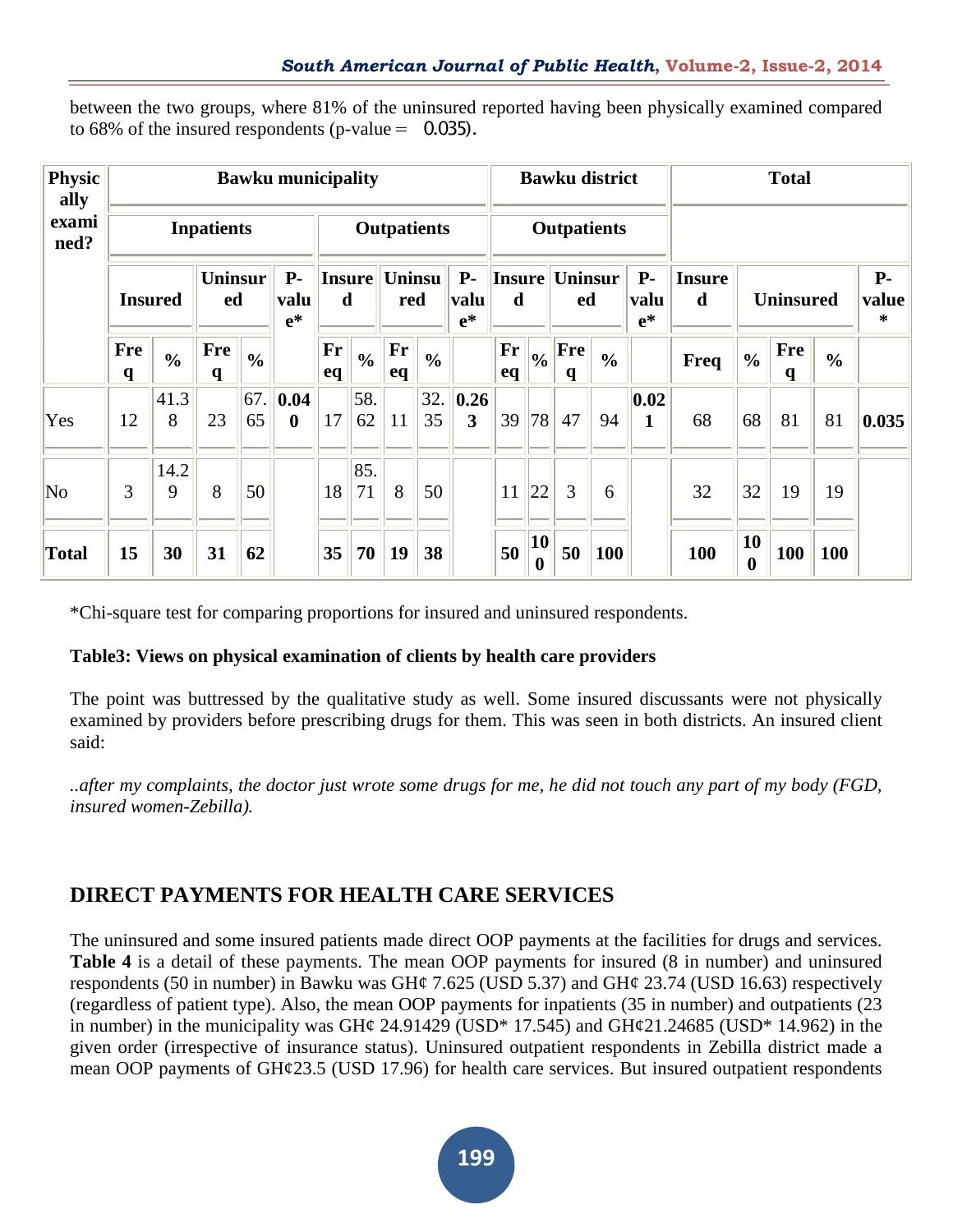|                        | made no OOP payments in the district. The overall result from the two districts showed a mean OOP |  |  |  |  |  |  |  |
|------------------------|---------------------------------------------------------------------------------------------------|--|--|--|--|--|--|--|
|                        | payment of GH¢23.62 (USD*16.63) for the uninsured (100 in number) and GH¢7.625 (USD*5.37) for the |  |  |  |  |  |  |  |
| insured (8 in number). |                                                                                                   |  |  |  |  |  |  |  |

|                | <b>Insurance</b><br>status | Obs                      | <b>Mean</b><br>$(GH\Box)$ | <b>Stddev</b><br>$(GH\Box)$ | <b>Insurance status</b><br>not considered | Obs                      | <b>Mean</b><br>$(GH\Box)$ | <b>Stddev</b><br>$(GH\Box)$ |
|----------------|----------------------------|--------------------------|---------------------------|-----------------------------|-------------------------------------------|--------------------------|---------------------------|-----------------------------|
| <b>Bawku</b>   | <b>Insured</b>             | 8                        | 7.625                     | 9.164177                    | <b>Inpatient</b>                          | 35                       | 24.91429                  | 12.97593                    |
| municipality   | <b>Uninsured</b>           | 50                       | 23.74                     | 11.34579                    | Outpatient                                | 23                       | 16.34783                  | 9.398301                    |
| <b>Zebilla</b> | <b>Insured</b>             | $\overline{\phantom{0}}$ |                           |                             | <b>Inpatient</b>                          | $\overline{\phantom{a}}$ |                           |                             |
| district       | <b>Uninsured</b>           | 50                       | 23.5                      | 14.16124                    | Outpatient                                | 50                       | 23.5                      | 14.16124                    |
| <b>Total</b>   | <b>Insured</b>             | 8                        | 7.625                     | 9.164177                    | <b>Inpatient</b>                          | 35                       | 24.91429                  | 12.97593                    |
|                | <b>Uninsured</b>           | 100                      | 23.62                     | 12.76658                    | Outpatient                                | 73                       | 21.24658                  | 13.21592                    |

\*Exchange rate: GH $\hat{A} \& 2.20 =$  USD 1 (15/03/2013).

#### **[Table 4.D](http://www.healtheconomicsreview.com/content/2/1/13/table/T5)irect payments for health care services**

From the qualitative study, the introduction of the NHIS had made the cost of services to rise. The new increased charges implemented by the NHIS for payment to providers for their diagnosis and treatment were the same charges that the uninsured would have to pay when they visit the facilities: *These days the cost of seeking health care services is very expensive. The worst thing is when you are on admission, they may charge you between GH¢ 300 and GH¢ 400 (US \$ 263.15 and US \$ 350.88) for just 2 or 3 days. It wasn't like that (FGD, uninsured women-Bawku).*

The high service charge had become a challenge for the uninsured when accessing services. The result is low utilization rates. Providers revealed that only few of the uninsured were visiting the facilities and mostly in critical conditions: *We have realized that with the uninsured, unless they are seriously ill they don't report early to the facilities. Some of them just come to die (In-depth interview, medical doctor-Zebilla).*

# **ACTUAL TIME SPENT BY CLIENTS AT THE FACILITIES**

Time spent at the facilities by respondents is shown in **Table [5.](http://www.healtheconomicsreview.com/content/2/1/13/table/T6)** The overall result from the two districts showed a difference (p-value  $= 0.0274$ ) in time spent by the insured and uninsured outpatient respondents. The insured outpatients spent a mean time of 236.8 minutes while the uninsured outpatient respondents spent a mean time of 203.0 minutes seeking health care services. A similar observation was made in the Zebilla district, where the insured outpatient respondents spent a significant mean time of 238.1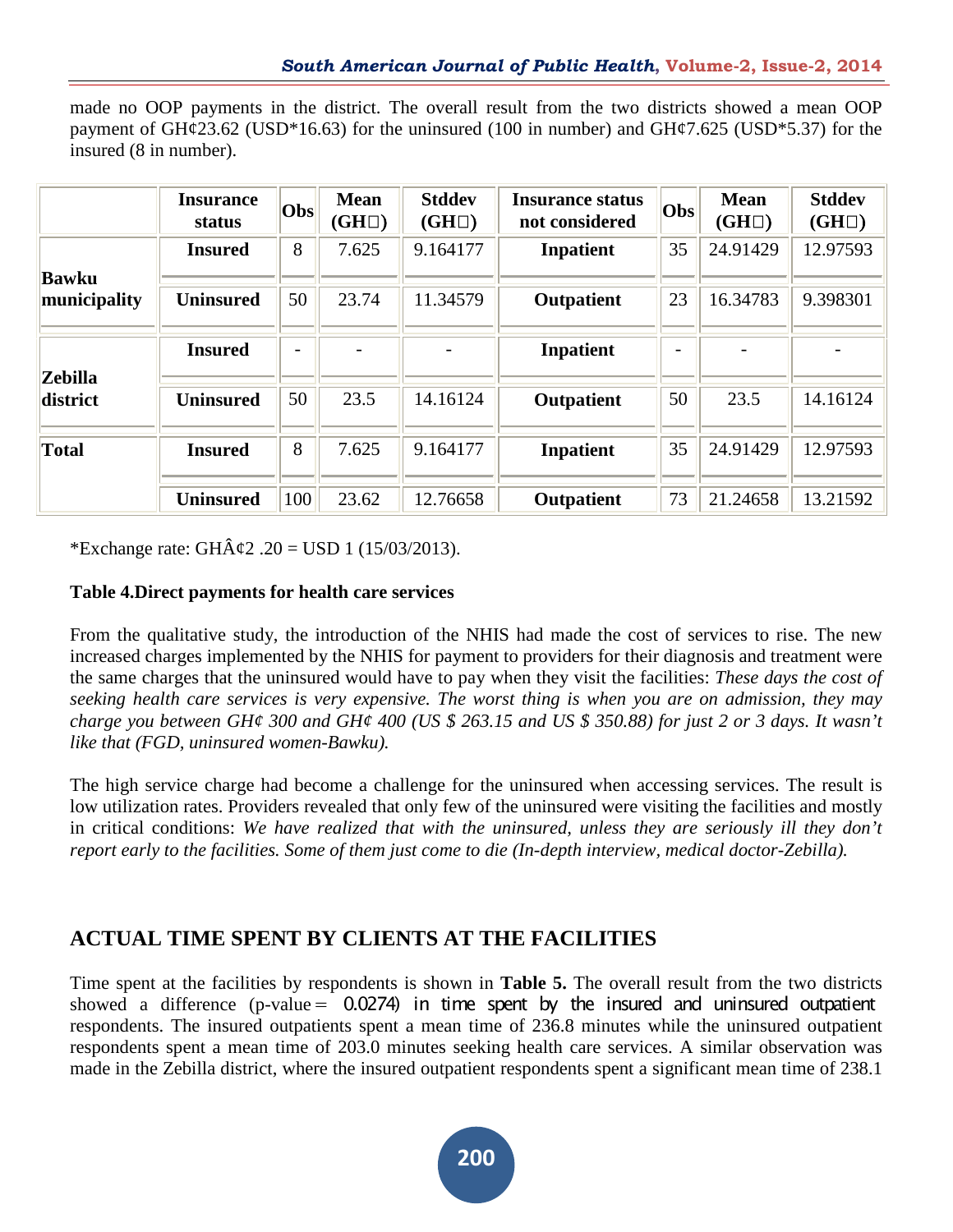minutes seeking health care likened to a mean time of 199.6 minutes spent by the uninsured (p $value = 0.0096$ ). No mean time difference was observed for insured and uninsured inpatients (p value =  $0.0890$ ) and outpatients (p -value =  $0.5238$ ) in the Bawku municipali ty.

|                               |                  |     | <b>Inpatient</b> (days)    |               |                | <b>Outpatient</b> (minutes) |                                 |               |         |  |  |  |
|-------------------------------|------------------|-----|----------------------------|---------------|----------------|-----------------------------|---------------------------------|---------------|---------|--|--|--|
|                               |                  | Obs | <b>Mean</b>                | <b>Stddev</b> | P-value Obs    |                             | <b>Mean</b>                     | <b>Stddev</b> | P-value |  |  |  |
|                               | <b>Insured</b>   | 15  | 2.533333  1.302013  0.0890 |               |                | 35                          | $  234.8857  122.8059  $ 0.5238 |               |         |  |  |  |
| Bawku municipality  Uninsured |                  | 31  | 3.677419 2.371878          |               |                | 19                          | 212.1053 127.7684               |               |         |  |  |  |
|                               | <b>Insured</b>   |     |                            |               |                | 50                          | 238.1                           | 47.92607      | 0.0096  |  |  |  |
| Zebilla district              | <b>Uninsured</b> |     |                            |               | $\blacksquare$ | 50                          | 199.56                          | 91.35894      |         |  |  |  |
| <b>Total</b>                  | <b>Insured</b>   | 15  | $\ 2.533333\ 1.302013\ $   |               | 0.0890         | 85                          | 236.7765                        | 86.2944       | 0.0274  |  |  |  |
|                               | <b>Uninsured</b> | 31  | 3.677419 2.371878          |               |                | 69                          | 203.0145   101.8208             |               |         |  |  |  |

\*t-test to compare mean time spent by insured and uninsured respondents.

# **Table5:Actual time spent by clients at the facilities**

The interviews with the health insurance managers collaborated the finding of the survey by confirming that the insured experience a lot of delays when seeking health care:

*We've received numerous complains of delays by our clients at the facilities. Some insured clients spend a whole day seeking health care in the facilities (In-depth interview*, *insurance manager-Bawku).*

# **Overall satisfaction with health care provision**

**Table [6](http://www.healtheconomicsreview.com/content/2/1/13/table/T7)** shows the overall level of satisfaction of respondents with health care service provision in the two districts and facilities. In all, there was no difference (p-value  $= 0.177$ ) in response with regards to satisfaction with health care service provision between the insured and the uninsured. About 76% of the insured and 82% of the uninsured were satisfied with the health care provided them. The same pattern had been observed between inpatients of insured and uninsured positions (p-value = 0.734) as well as outpatients who are insured and uninsured (p-value  $= 0.240$ ) in the Bawku municipality. Equally, the Zebilla district saw no difference in response for the insured and uninsured outpatients (p-value of 0.292).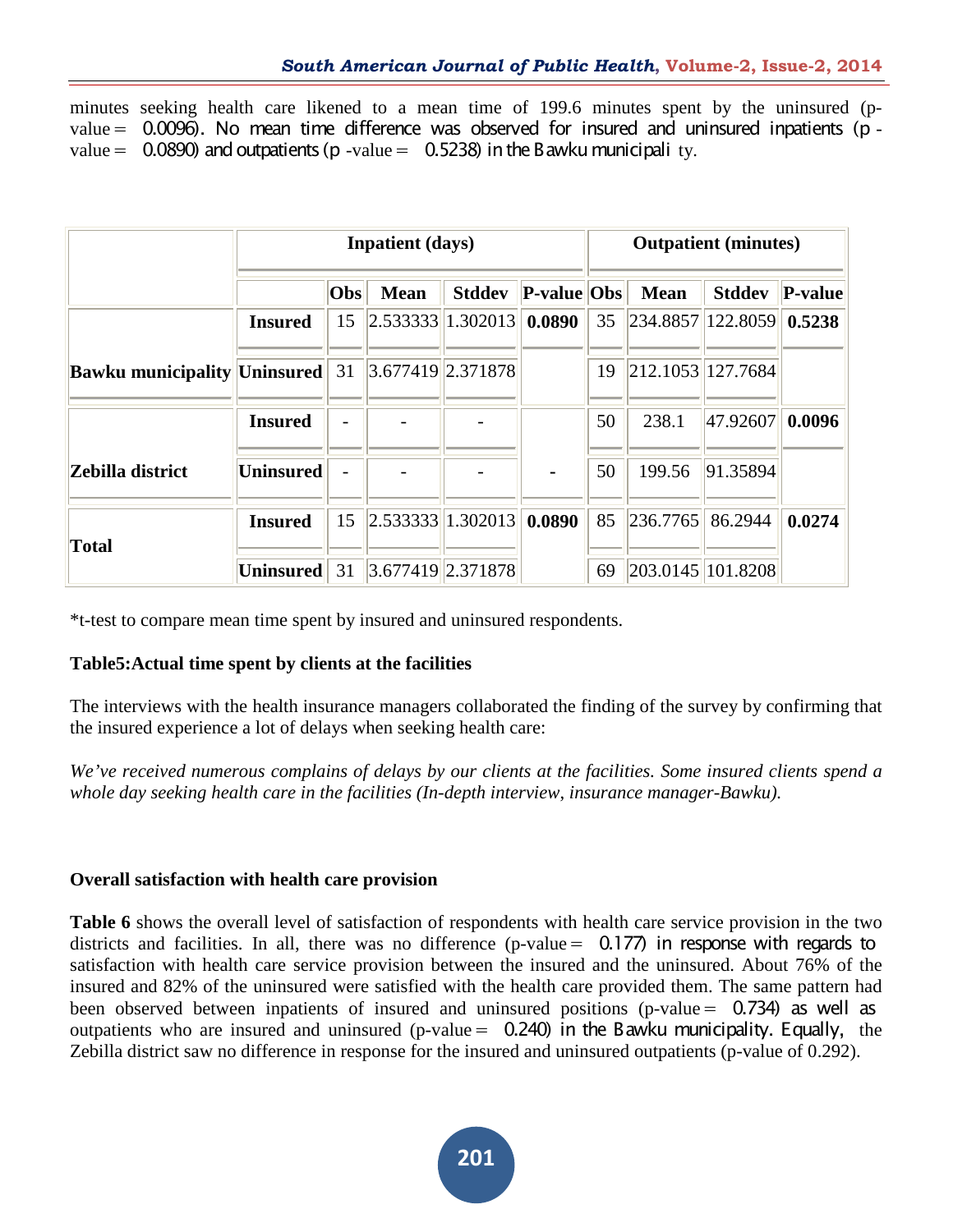#### *South American Journal of Public Health***, Volume-2, Issue-2, 2014**

| <b>Satisfa</b><br>ction    |                            |                   |                          |                          | <b>Bawku municipality</b>            |                              |               |                          |                          |                           |                     | Zebilla district                          |                      |                |                             |                        |               |                            |                  |                             |
|----------------------------|----------------------------|-------------------|--------------------------|--------------------------|--------------------------------------|------------------------------|---------------|--------------------------|--------------------------|---------------------------|---------------------|-------------------------------------------|----------------------|----------------|-----------------------------|------------------------|---------------|----------------------------|------------------|-----------------------------|
| with<br>health             |                            | <b>Inpatients</b> |                          |                          |                                      |                              |               | <b>Outpatients</b>       |                          |                           |                     |                                           | <b>Outpatients</b>   |                |                             |                        |               | <b>Total</b>               |                  |                             |
| care?                      | <b>Insured</b>             |                   | <b>Uninsu</b><br>red     |                          | <b>P</b> -<br>val<br>$ue*$           | <b>Insure</b><br>$\mathbf d$ |               | Uninsu<br>red            |                          | $P-$<br>val<br>ue*        | <b>Insur</b><br>ed  |                                           | <b>Uninsu</b><br>red |                | <b>P</b> -<br>valu<br>$e^*$ | <b>Insured</b>         |               | <b>Uninsured</b>           |                  | <b>P</b> -<br>valu<br>$e^*$ |
|                            | <b>Fre</b><br>$\mathbf{q}$ | $\frac{0}{0}$     | Fr<br>eq                 | $\frac{0}{0}$            |                                      | Fr<br>eq                     | $\frac{0}{0}$ | Fr<br>eq                 | $\frac{0}{0}$            |                           | $\mathbf{Fr}$<br>eq | $\vert_{\textbf{0}_{/0}}$                 | Fre<br>$\mathbf q$   | $\frac{0}{0}$  |                             | Fr<br>eq               | $\frac{0}{0}$ | <b>Fre</b><br>$\mathbf{q}$ | $\frac{0}{0}$    |                             |
| Satisfie<br> d             | 10                         | 31.2<br>5         | 23                       | 65                       | 67.  0.73<br>$\overline{\mathbf{4}}$ | 22                           | 68.<br>75     | 11                       | 32.<br>35                | 0.24 <br>$\boldsymbol{0}$ | 44                  | 8<br>8                                    | 48                   | 96             | 0.29<br>$\overline{2}$      | 76                     | 76            | 82                         | 82               | 0.17<br>7                   |
| A little<br>satisfie<br> d | $\overline{4}$             | 25                | 8                        | 50                       |                                      | 12                           | 75            | 8                        | 50                       |                           | 5                   | $\overline{0}$                            | $\overline{2}$       | $\overline{4}$ |                             | 21                     | 21            | 18                         | 18               |                             |
| Dissati<br>sfied           | $\mathbf{1}$               | 50                | $\overline{\phantom{a}}$ | $\overline{\phantom{a}}$ |                                      | $\mathbf{1}$                 | 50            | $\overline{\phantom{0}}$ | $\overline{\phantom{a}}$ |                           | $\mathbf{1}$        | $\overline{2}$                            | $\overline{0}$       | $\overline{0}$ |                             | 3                      | 3             | $\overline{0}$             | $\boldsymbol{0}$ |                             |
| Total                      | 15                         | 30                | 31                       | 62                       |                                      | 35                           | 70            | 19                       | 38                       |                           | 50                  | 1<br>$\boldsymbol{0}$<br>$\boldsymbol{0}$ | 50                   | 100            |                             | 10<br>$\boldsymbol{0}$ | 100           | 100                        | 100              |                             |

\*Chi-square test to compare proportions for insured and uninsured respondents.

# **[Table](http://www.healtheconomicsreview.com/content/2/1/13/table/T7) 6: Overall satisfaction with health care provision**

However, the qualitative study revealed that the insured were not pleased with the service provision. Most insured clients in both districts perceived that providers discriminated against them by causing delays for them when they come for their hospital folders at the records unit. Providers also prescribe low quality drugs for them, issue prescription forms for them to buy drugs out of the facilities, and sometimes verbally attacking them for no apparent reason:

#### *Some of the staffs are too discriminatory. When you come without insurance, very quickly they will attend to you (FGD, insured men-Zebilla).*

It was also reported by the insured that providers tend to give preferential treatment to the rich, who were well dressed and attended the facilities in cars. They (insured) contended that the rich were attended to quickly than the poor, but discussants did not indicate whether these rich people were insured or uninsured clients:

*They have their own people who are well dressed and good looking, but not poor people like me (FGD, insured women-Zebilla).*

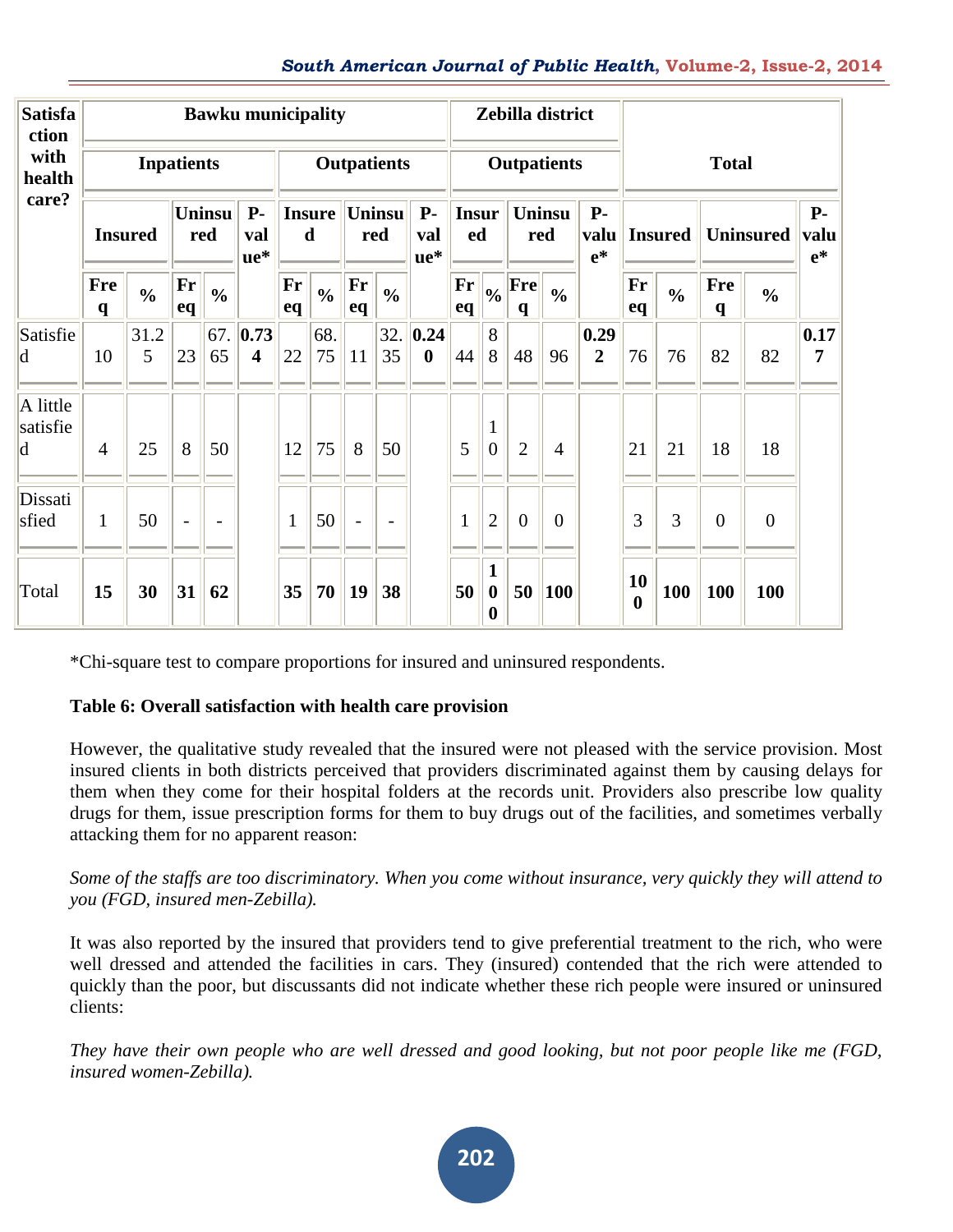The insured therefore concluded that it was because they were not making instant payment for health care services, they were being discriminated against by the providers.

# **DISCUSSIONS**

The study found that the NHIS is working, promoting access for the insured and mobilizing revenue for providers. Both the insured and uninsured were satisfied with care provided (survey findings). However, most insured clients had reported long waiting times, verbal abuse, not being physically examined and discrimination. Providers perceived that the insured were abusing their services and generating lots of workload for them. The uninsured were found not to be utilizing the facilities.

Firstly, the finding that utilization of health care services had increased under the NHIS, are confirmed by other studies. For instance, both baseline and endline studies on the NHIS saw an increase in utilization of health care services from 37% in 2004 to 70% in 2008 in Ghana [10]. Similarly, the Ministry of Health (Ghana) reported that the use of outpatient and inpatient services under the NHIS almost doubled between 2005 and September 2007 [11]. A recent study in the Volta Region of Ghana, also found the NHIS to have positively affected health seeking behaviour and the consumption of health care services [12]. Elsewhere in Burkina Faso, Gnawali et al. reported higher utilization rates (about 40% higher) for outpatient services under the Community-based Health Insurance Scheme [13]. The finding on increased utilization could be explained by some unmet health care needs prior to the introduction of the NHIS, especially when the "cash and carry" was in operation. It could also be explained by an abuse on the part of insured clients as perceived by providers. The delay in reimbursement might be one of the underlying reasons for the differences in the behaviour of providers towards the insured and uninsured. This will require action by policy makers to address the issue in order to promote the sustainability of the NHIS and to make possible the attainment of universal health coverage.

Secondly, the combined result for the two districts and that of Zebilla revealed that the insured perceived waiting times to be long. The same trend was observed when the actual time spent at the facilities was determined for both insured and uninsured. Insured outpatients spent more time in the facilities than the uninsured. The finding is in line with what Bruce and colleagues identified, that clients making OOP payments for health care services had shorter waiting times than their counterparts who were carrying health insurance cards [14]. In Burkina Faso too, it was found insured respondents complaining of long waiting times when they access health care services [15]. The finding showed a difference in waiting times between the two districts which could be explained by the fact there was more medical staff in Bawku than in Zebilla. For instance, the Bawku hospital had 6 medical doctors, while Zebilla had just one. But providers explained that the differences in waiting times by the insured and uninsured was due to the processes that the insured goes through in terms of documentation. Given their (insured) high attendance rates, waiting times were likely to be high for them. It would therefore be appropriate if the NHIS or policy makers are able to put measures in place to reduce the documentation process for the insured and help bring down their waiting times.

Thirdly, the findings from the survey and FGDs proved that more of the uninsured than the insured reported having been physically examined by providers. The finding runs contrary to that of a study done in Egypt, found insured clients to have had a significantly higher frequency of physical examination, laboratory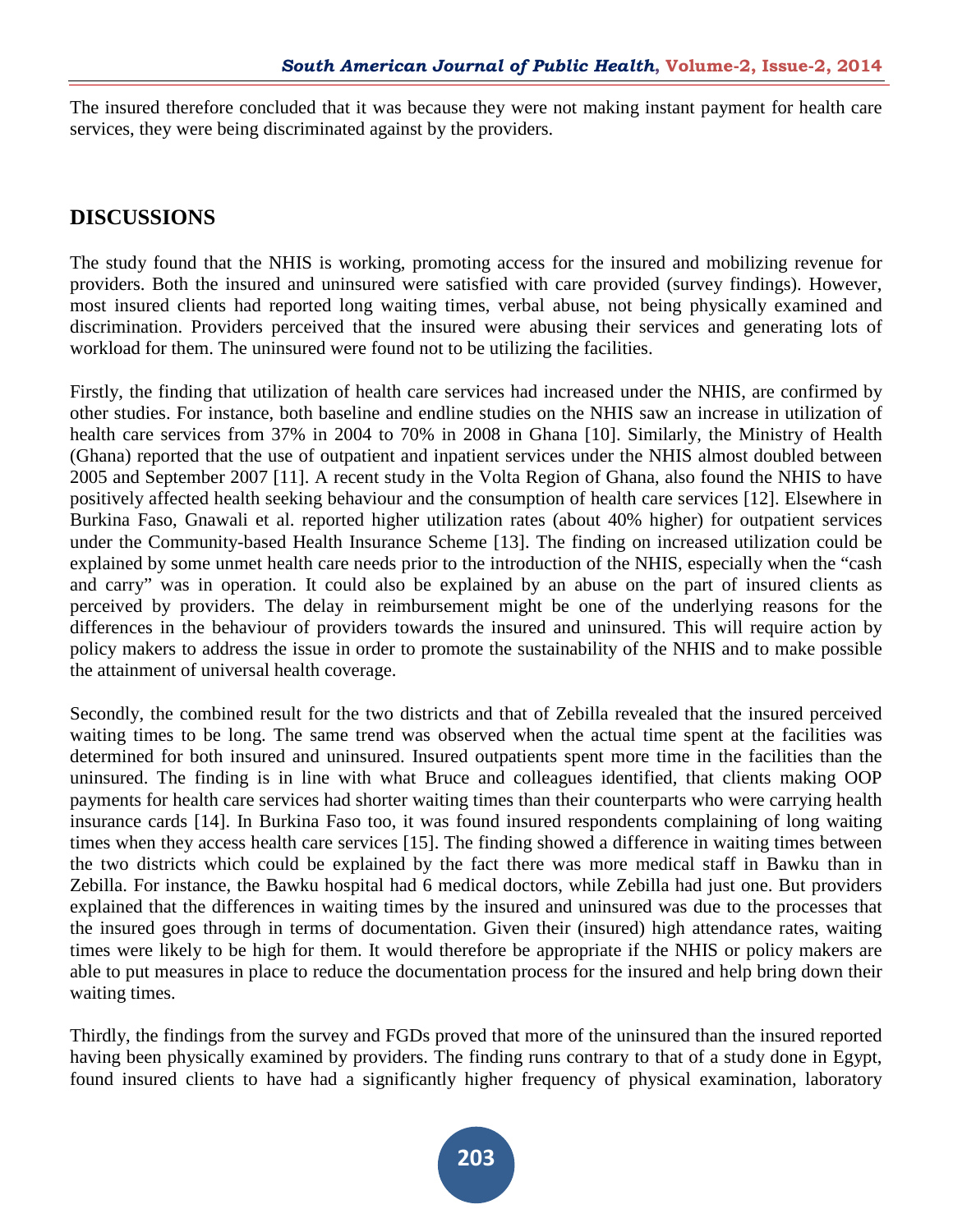investigations and diabetes education compared to their uninsured colleagues [16]. However, the finding could be explained by the high attendance of the insured, creating more pressure on providers, thus making physical examination a time-consuming exercise. With this finding, it is required that a continuous monitoring of the provision of health care services is undertaken by a joint team of Ghana Health Services regional directorate and NHIS staff to ensure that services rendered to insured clients are of the required standard and quality.

Fourthly, the overall mean for direct OOP payments for drugs and services for the uninsured was GH¢23.62 (USD16.63). Proportionally, this payment would be 1.2% to the average annual household expenditure of  $GH¢$  1,918.00 (USD 1,350) in Ghana [17]. Indirect costs were not included, but are known to be quite significant when seeking health care services in Ghana. A direct cost of  $GHq23.62$  (USD16.63) for one episode of illness could therefore be considered high. Besides, the FGDs showed that most of the uninsured were the poorest and hence that payment would have a significant negative impact on them. In fact, the literature on health insurance in Africa has shown that the poorest were not represented among the insured and could adversely be affected by direct OOP payments [18]. Special efforts are required to include this class of people in the NHIS. But the insured that made OOP payments were for services or drugs not covered by the benefit package of the NHIS.

Lastly, the survey showed that the insured and uninsured were satisfied with health care provision under the NHIS. This conforms to a study exploring the level of satisfaction among insured and uninsured clients under two CBHIS in India. It showed no significant difference in the level of satisfaction for the insured and uninsured for the two schemes [19]. However, the FGDs with community members revealed that the insured were less satisfied with the provision of health care than the uninsured. This is also supported by Bruce et al. where the uninsured were more satisfied with the quality of care than the insured. The finding underscores the fact that some consumers of health care services, especially the insured are not happy with the services rendered them in the era of the NHIS. This requires further investigation as to why there is dissatisfaction with service delivery which this study did not address. Once more, the NHIA should endeavour to provide continuous monitoring and evaluation of the services provided by providers to ensure confidence and satisfaction.

# **CONCLUSION**

The perceived opportunistic behaviour of the insured by providers was responsible for the difference in the behaviour of providers favouring the uninsured. Besides, the delay in reimbursement also accounted for providers' negative attitude towards the insured.

The NHIS was seen by all participants of the study to be beneficial. It led to an increase in the utilization of health care services for the insured and mobilized health resources for facilities. The insured and uninsured were satisfied with the care given them, according to the survey. However, most insured clients reported verbal abuse, long waiting times, not being physically examined and discrimination in favour of the uninsured and the rich. Providers also think that the insured were abusing their services by frequenting the facilities, and sometimes faking illness to collect drugs for their uninsured relatives. This had affected significantly the behaviour of providers towards the insured.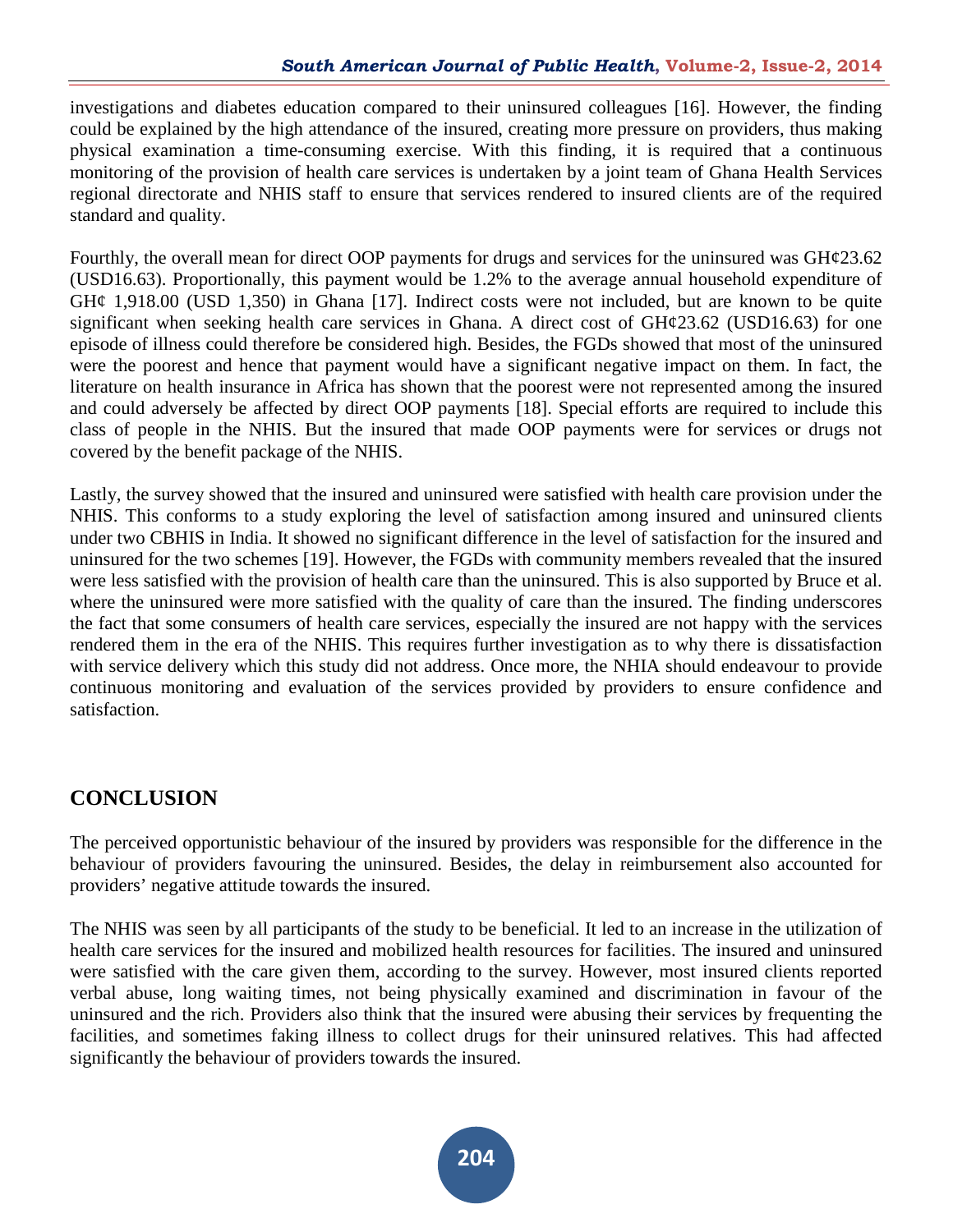One of the biggest challenges was the delay in reimbursement. Managers and providers agreed that the NHIA had not reimbursed providers for almost eight (8) months. As a result, providers were not able to purchase drugs and non-drug supplies and hence were prescribing drugs for the insured especially, to purchase outside the facilities. The delay also affected providers' ability to pay their casual employees who were not on government's payroll. This again, influenced the behaviour of providers where some of them preferred clients who would make instant payments for care. There is urgent need to address these issues in order to promote confidence in the NHIS, as well as its sustainability for the achievement of universal health insurance coverage.

# **REFERENCES**

1) Agyepong, I.A. and Adjei, S. (2008). Public social policy development and implementation: a case study of the Ghana National Health Insurance scheme.Health Policy Plan. 23(2):150-160.

2) Arhinful, D. (2003). The solidarity of self-interest: social and cultural feasibility of rural health insurance in Ghana. In Research report 71. Leiden, Netherlands: African Studies Centre.

3) Bassili, A. Omar, M. and Tognoni, G. (2001). The adequacy of diabetic care for children in a developing country. Diabetes Res ClinPract, 53(3):187-199. PubMed Abstract | Publisher Full Text

4) Bawku Municipal Health Insurance Scheme. (2012). Annual Report. Bawku

5) Boateng, A.R. National health insurance Authority. (2008). Mobilising the private sector to develop a sustainable health care economy in Africa.

6) Bruce, E., Narh-Bana, S. and Agyepong, I. (2008). Community satisfaction, equity in coverage and implications for sustainability of the dangme west health insurance scheme.In Technical Report Series No 9. [Accra Ghanaian Dutch Collaboration for Health Research and Development]

7) De Allegri, M., Sanon, M., and Sauerborn, R. (2006). "To enrol or not to enrol?": A qualitative investigation of demand for health insurance in rural West Africa.SocSci Med, 62(6):1520-1527. PubMed Abstract | Publisher Full Text

8) Devadasan, C. et al. (2008). Community health insurance schemes & patient satisfaction - evidence from India.

9) Franco, I.M.et al. (2008). Effects of mutual health organizations on use of priority health-care services in urban and rural Mali: a case–control study. Bull World Health Organ, 86(11):830-838. PubMed Abstract | Publisher Full Text | PubMed Central Full Text

10) Ghana Statistical Service. (2008). Ghana Living Standards Survey: Report of the Fifth Round GLSS 5. Accra: Ghana Statistical Service.

11) Gobah, Freeman, F.K., Liang, Z. (2011). The national health insurance scheme in Ghana: prospects and challenges: a cross-sectional evidence.Global Journal of Health Science.,3(2).